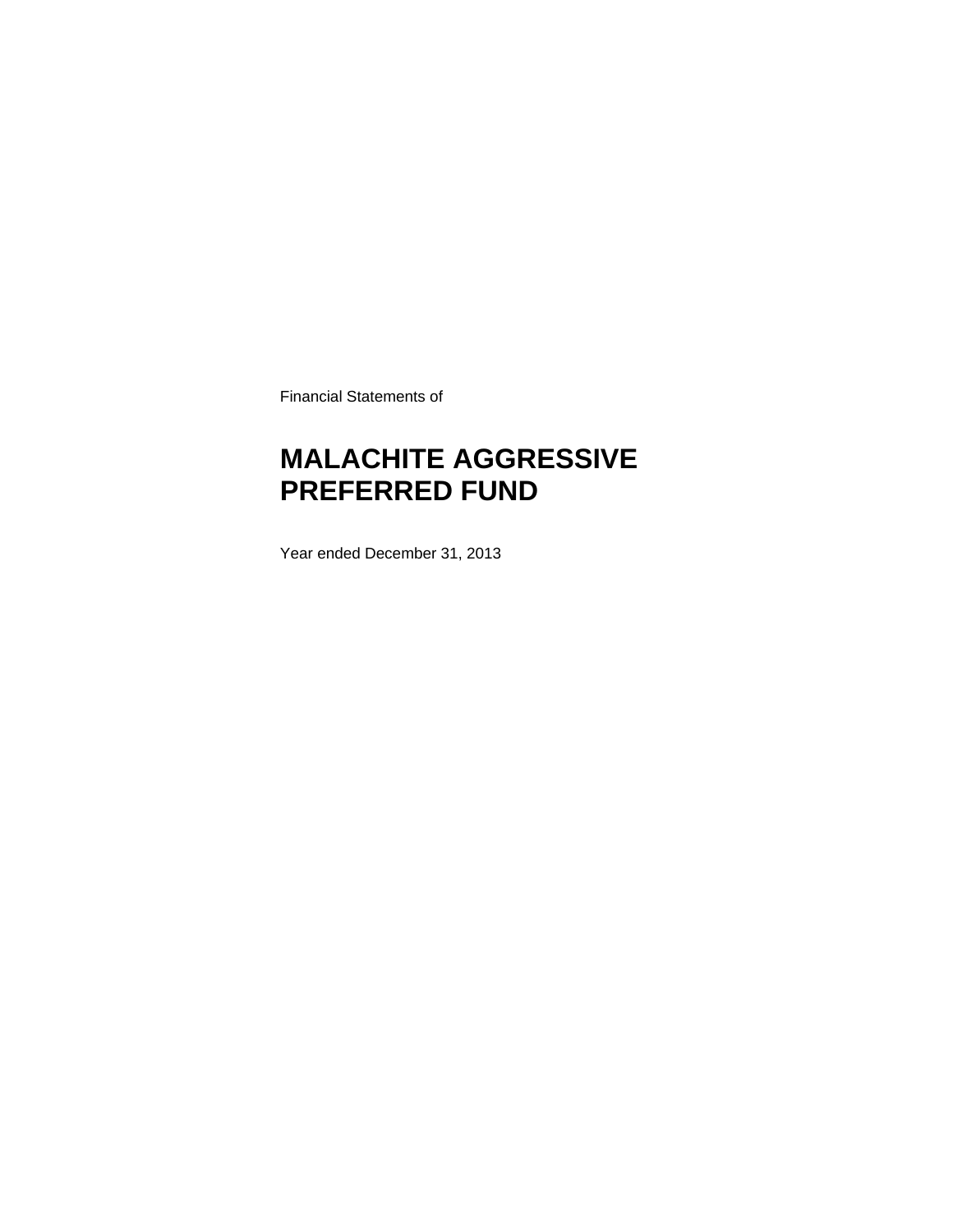

**KPMG LLP** Telephone (416) 228-7000 Yonge Corporate Centre Fax (416) 228-7123 4100 Yonge Street Suite 200 **Internet** www.kpmg.ca Toronto ON M2P 2H3 Canada

### **INDEPENDENT AUDITORS' REPORT**

To the Unitholders of Malachite Aggressive Preferred Fund (the "Fund")

We have audited the accompanying financial statements of Malachite Aggressive Preferred Fund, which comprise the statements of net assets and investment portfolio as at December 31, 2013, the statements of operations, changes in net assets and unitholders' equity for the year then ended, and notes, comprising a summary of significant accounting policies and other explanatory information.

### *Management's Responsibility for the Financial Statements*

Management is responsible for the preparation and fair presentation of these financial statements in accordance with Canadian generally accepted accounting principles, and for such internal control as management determines is necessary to enable the preparation of financial statements that are free from material misstatement, whether due to fraud or error.

### *Auditor's Responsibility*

Our responsibility is to express an opinion on these financial statements based on our audit. We conducted our audit in accordance with Canadian generally accepted auditing standards. Those standards require that we comply with ethical requirements and plan and perform the audit to obtain reasonable assurance about whether the consolidated financial statements are free from material misstatement.

An audit involves performing procedures to obtain audit evidence about the amounts and disclosures in the financial statements. The procedures selected depend on our judgment, including the assessment of the risks of material misstatement of the financial statements, whether due to fraud or error. In making those risk assessments, we consider internal control relevant to the entity's preparation and fair presentation of the financial statements in order to design audit procedures that are appropriate in the circumstances, but not for the purpose of expressing an opinion on the effectiveness of the entity's internal control. An audit also includes evaluating the appropriateness of accounting policies used and the reasonableness of accounting estimates made by management, as well as evaluating the overall presentation of the financial statements.

We believe that the audit evidence we have obtained is sufficient and appropriate to provide a basis for our audit opinion.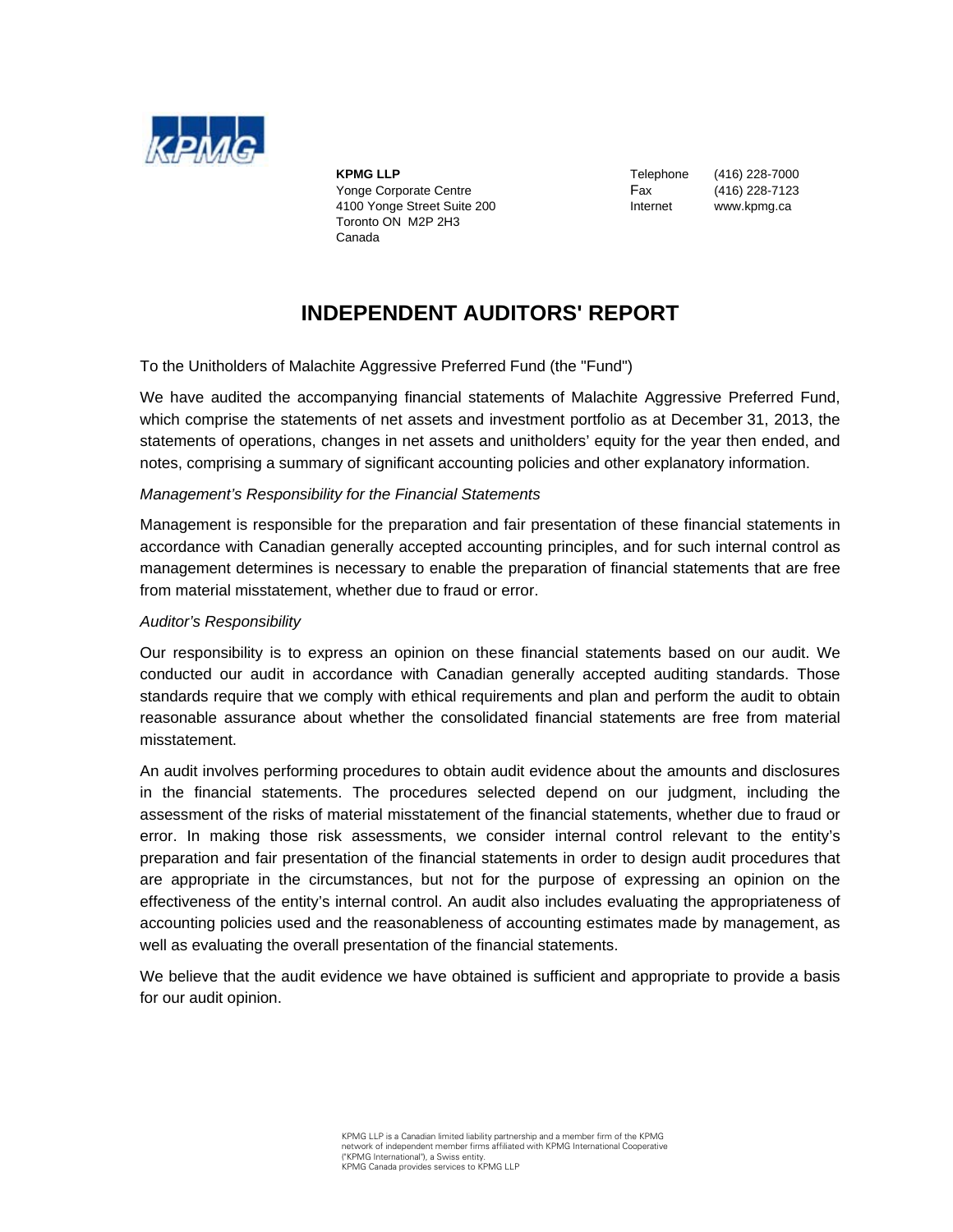

Page 2

### *Opinion*

In our opinion, the financial statements present fairly, in all material respects, the financial position of Malachite Aggressive Preferred Fund, as at December 31, 2013, and the results of its operations and the changes in its net assets and unitholders' equity for the year then ended in accordance with Canadian generally accepted accounting principles.

 $kPm6$  12P

Chartered Professional Accountants, Licensed Public Accountants

March 12, 2014

Toronto, Canada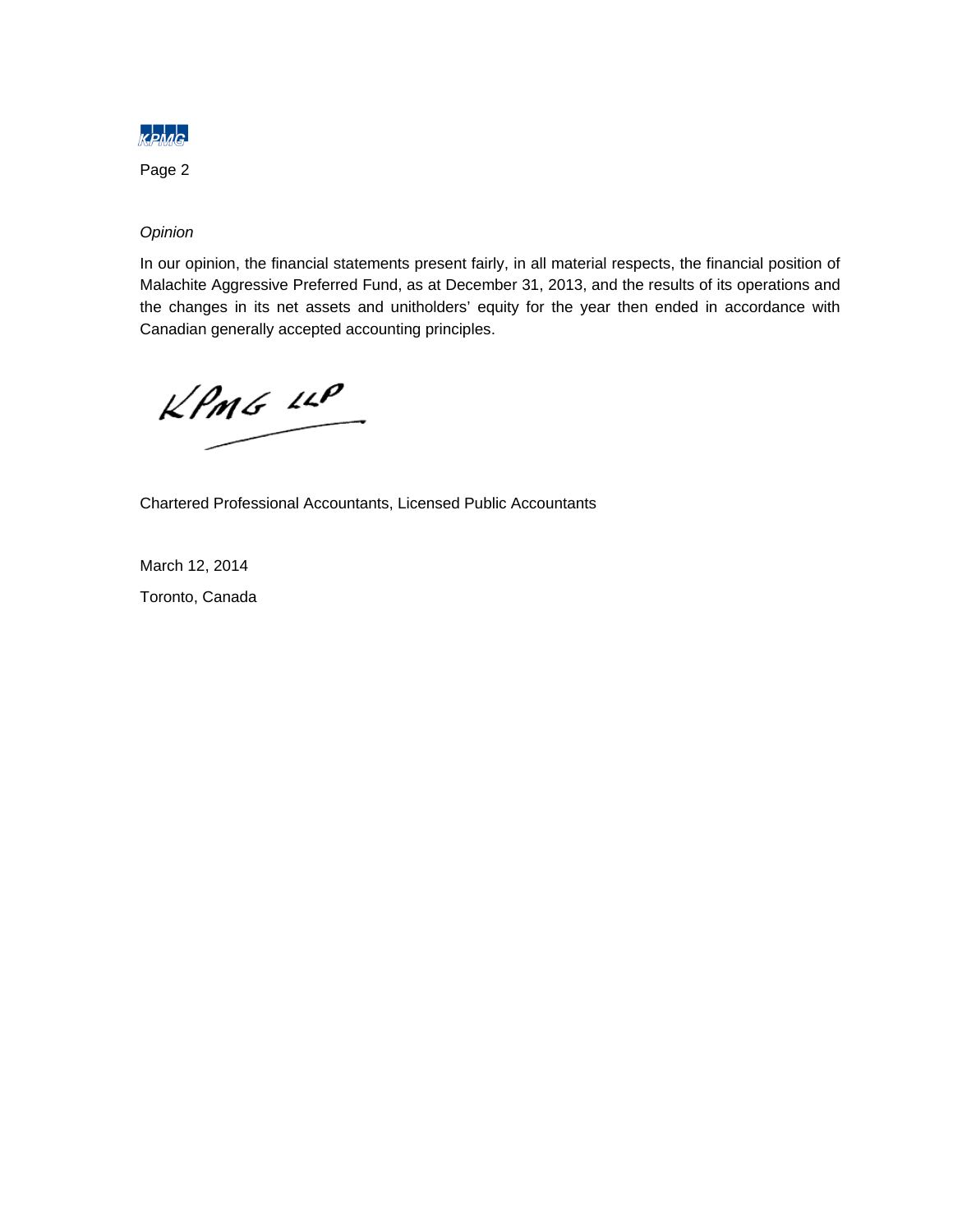Statement of Net Assets

| December 31                                                                                                      | 2013                            | 2012                                                |
|------------------------------------------------------------------------------------------------------------------|---------------------------------|-----------------------------------------------------|
| <b>Net Assets</b>                                                                                                |                                 |                                                     |
| Investments, at fair value*<br>Cash<br>Accrued income receivable<br>Due from brokers<br>Subscriptions receivable | \$7,042,333<br>294,187<br>2,537 | \$6,795,865<br>113,174<br>7,800<br>74,559<br>43,000 |
|                                                                                                                  | \$7,339,057                     | \$7,034,398                                         |
| Accounts payable and accrued liabilities<br>Due to brokers                                                       | \$<br>367,424                   | \$<br>88,663<br>79,580                              |
|                                                                                                                  | 367,424                         | 168,243                                             |
| Total net assets and unitholders' equity                                                                         | \$6,971,633                     | \$6,866,155                                         |
| <b>Unitholders' Equity</b>                                                                                       |                                 |                                                     |
| Units issued and outstanding<br>Unrealized (depreciation) appreciation in value of investments                   | \$7,311,951<br>(340, 318)       | \$6,639,398<br>226,757                              |
|                                                                                                                  | \$6,971,633                     | \$6,866,155                                         |
| Net asset value per unit                                                                                         | \$<br>9.8717                    | \$<br>10.8307                                       |

\*Cost of investments is reflected on the statement of investments.

\_\_\_\_\_\_\_\_\_\_\_\_\_\_\_\_\_\_\_\_\_\_\_\_\_\_\_\_\_\_\_\_\_\_\_\_\_\_\_

See accompanying notes to financial statements.

On behalf of the Trustee:

Hymas Investment Management Inc.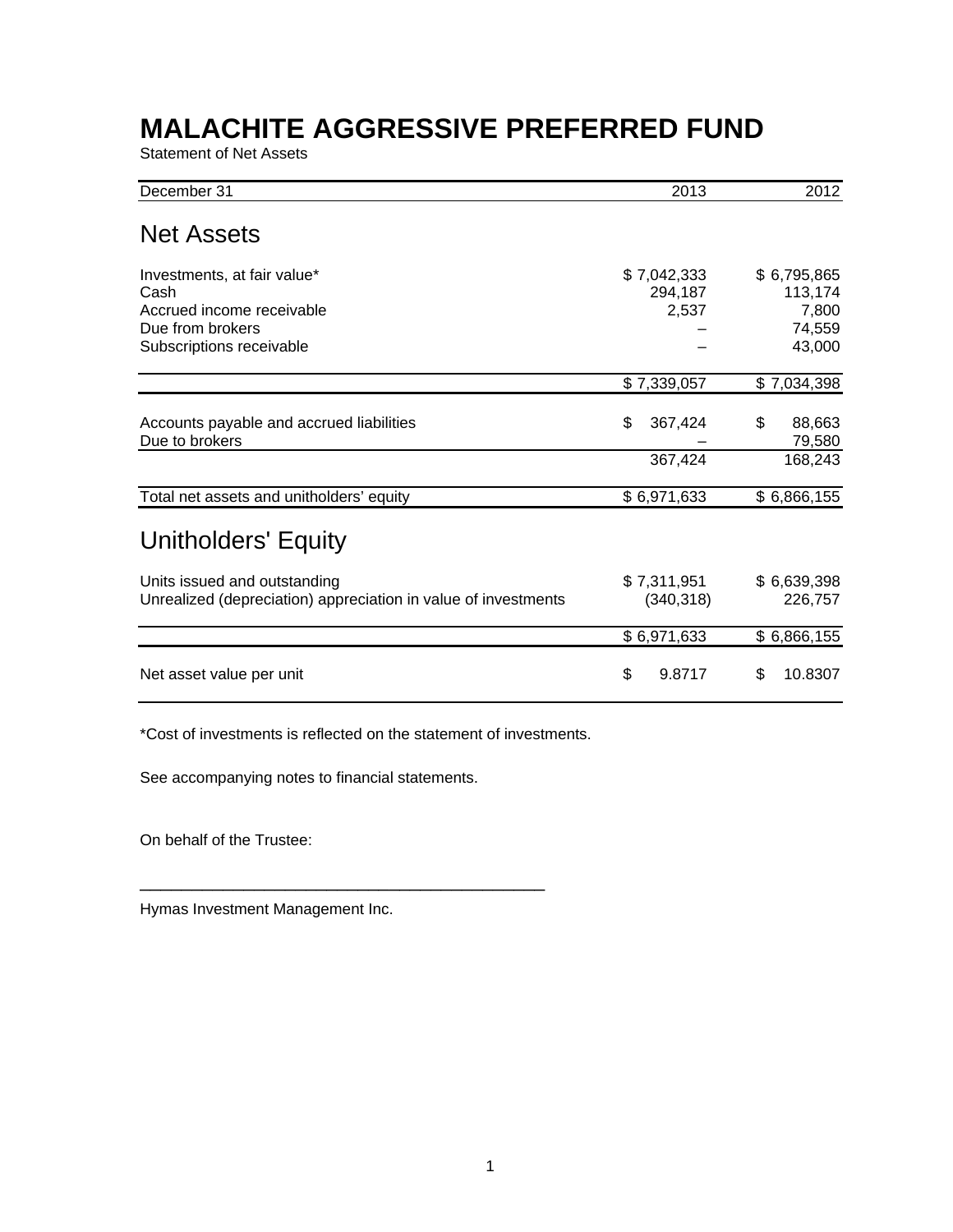Statement of Operations

| Year ended December 31                                                                                                                   | 2013             | 2012          |
|------------------------------------------------------------------------------------------------------------------------------------------|------------------|---------------|
|                                                                                                                                          |                  |               |
| Investment income:                                                                                                                       |                  |               |
| <b>Dividends</b>                                                                                                                         | \$<br>393,678    | \$<br>298,603 |
| Expenses:                                                                                                                                |                  |               |
| Legal and audit                                                                                                                          | 9,600            | 10,850        |
| Interest                                                                                                                                 | 4,420            | 1,486         |
| Other                                                                                                                                    | 28               | 286           |
|                                                                                                                                          | 14,048           | 12,622        |
| Amounts that would otherwise have been payable by the                                                                                    |                  |               |
| Investment fund that were paid or absorbed by the Manager                                                                                | (133)            |               |
|                                                                                                                                          | 13,915           | 12,622        |
| Net investment income                                                                                                                    | 379,763          | 285,981       |
| Net realized (losses) gains                                                                                                              | (137, 033)       | (77, 178)     |
| Net change in unrealized (depreciation) appreciation                                                                                     | (567,074)        | 489,828       |
| <b>Transaction costs</b>                                                                                                                 | (4,640)          | (4, 714)      |
|                                                                                                                                          | (708, 747)       | 407,936       |
| (Decrease) increase in net assets from operations                                                                                        | \$<br>(328, 984) | \$<br>693,917 |
| (Decrease) increase in net assets from operations per unit<br>(based on weighted average number of units<br>outstanding during the year) | \$<br>(0.4591)   | \$<br>1.2705  |

See accompanying notes to financial statements.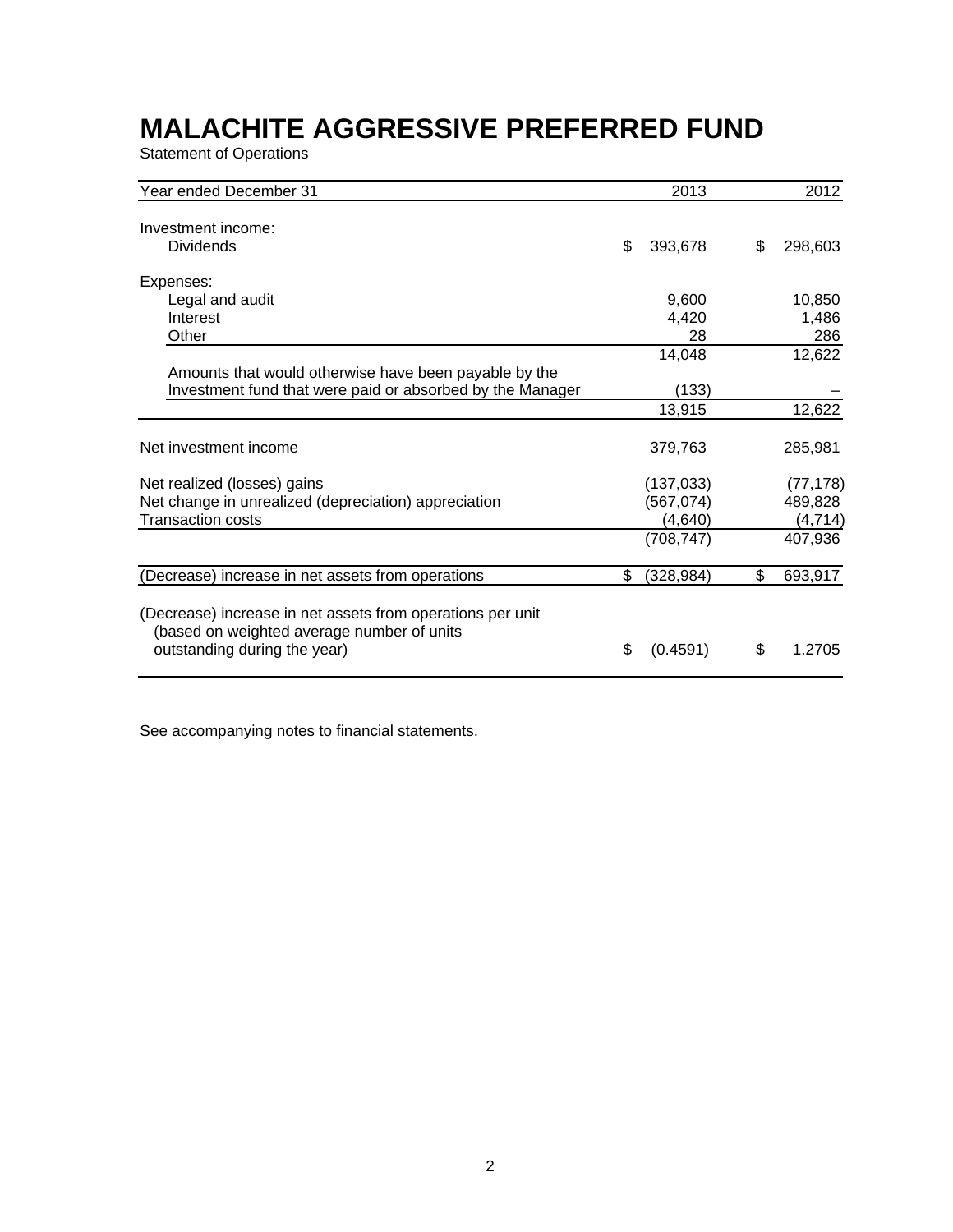Statement of Changes in Net Assets

| Year ended December 31                                                                              | 2013                               | 2012                               |
|-----------------------------------------------------------------------------------------------------|------------------------------------|------------------------------------|
| Net assets at the beginning of the year                                                             | \$6,866,155                        | \$5,087,119                        |
| Increase in net assets from operations                                                              | (328, 984)                         | 693,917                            |
| Capital transactions:<br>Proceeds from issue of units<br>Reinvested distributions<br>Units redeemed | 1,405,000<br>258,342<br>(849, 117) | 1,446,000<br>194,010<br>(268, 910) |
| Distributions to unitholders:<br>Net capital losses (gains)<br>Net investment income                | (379, 763)                         | (285, 981)                         |
| Net assets, December 31                                                                             | \$6,971,633                        | \$6,866,155                        |

### **Statement of Changes in Unitholders' equity**

|                                                                                                           | Units                                          |
|-----------------------------------------------------------------------------------------------------------|------------------------------------------------|
| Units issued and outstanding:                                                                             |                                                |
| Balance, January 1, 2012<br>Units issued for cash, including reinvested distributions<br>Units redeemed   | 504,710.7758<br>154,626.7713<br>(25,381.8317)  |
| Balance, December 31, 2012<br>Units issued for cash, including reinvested distributions<br>Units redeemed | 633,955.7154<br>156,665.5429<br>(84, 394.7887) |
| Outstanding at December 31, 2013                                                                          | 706,226.4696                                   |

See accompanying notes to financial statements.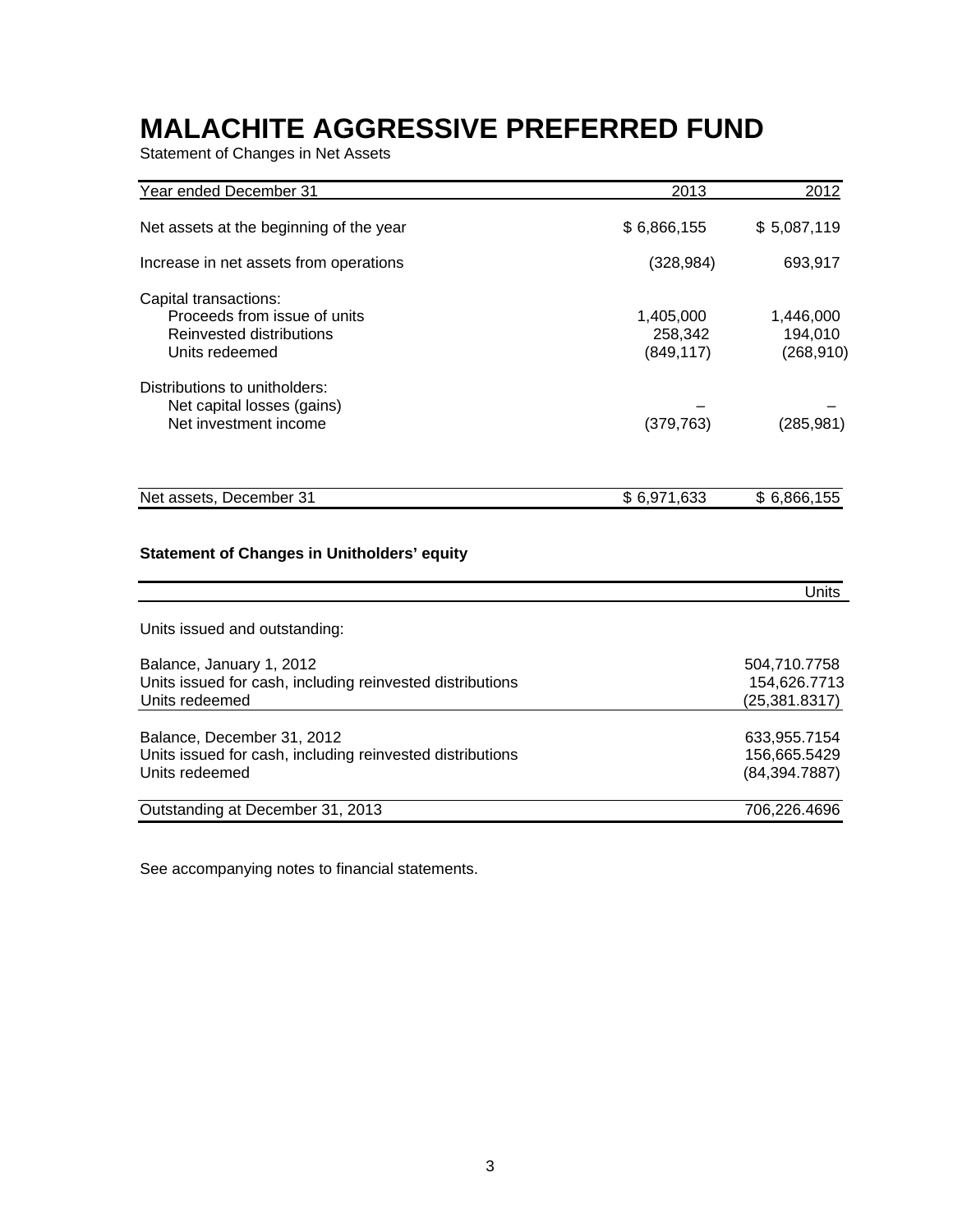Statement of Investments

December 31, 2013

| Number of<br>shares | Security                                                                                                 | <b>Book</b><br>Value | Fair<br>value | Weight in<br>portfolio |
|---------------------|----------------------------------------------------------------------------------------------------------|----------------------|---------------|------------------------|
| 3,600               | Artis Real Estate Investment Trust<br>5% Cum RT Preferred Series G                                       | \$<br>74,853         | \$<br>70,200  | 1.0%                   |
| 6,800               | Atlantic Power Preferred Equity Ltd.<br>Cum Redeemable Preference, Series 1                              | 85,419               | 85,000        | 1.2%                   |
| 15,900              | <b>Bank of Nova Scotia</b><br>3.70% Non-Cumulative 5 Yr Reset<br>Preference Shares, Series 32            | 374,897              | 380,010       | 5.4%                   |
| 1,700               | <b>Bank of Nova Scotia</b><br>Non-Cumulative 5 Yr Reset<br>Preference Shares, Series 30                  | 39,917               | 40,630        | 0.6%                   |
| 2,300               | Canaccord Genuity Group Inc 5.75%<br>Cumulative 5 Yr Reset 1st Preferred<br><b>Shares Series C</b>       | 44,469               | 42,021        | 0.6%                   |
| 20,900              | Canadian General Investments Ltd.<br>3.75% Redeemable Class A Preferred<br>Series 4                      | 527,186              | 522,709       | 7.4%                   |
| 6,100               | Canadian Life Companies Split Corp.<br>2012 Preferred Shares                                             | 57,948               | 61,122        | 0.9%                   |
| 25,100              | <b>Canadian Utilities Limited</b><br>4.5% Cumulative Redeemable 2nd<br><b>Preferred Shares Series DD</b> | 531,527              | 527,853       | 7.5%                   |
| 10,400              | <b>Canadian Utilities Limited</b><br>4.5% Cumulative Redeemable 2nd<br><b>Preferred Shares Series CC</b> | 219,121              | 219,440       | 3.1%                   |
| 700                 | <b>Capital Power Corporation</b><br>4.60% Cumulative Rate Reset Preferred<br>Series 3                    | 15,132               | 14,560        | 0.2%                   |
| 1,300               | <b>Capital Power Corporation</b><br>Preference Shares 4.5% Series 5                                      | 27,641               | 26,637        | 0.4%                   |
| 4,900               | Dividend 15 Split Corp<br>5.25% Preferred Shares                                                         | 49,800               | 49,098        | 0.7%                   |
| 1,000               | Fairfax Financial Holdings Ltd.<br>5% Cumulative 5 Yr Rate Reset<br><b>Preferred Series G</b>            | 22,274               | 20,650        | 0.3%                   |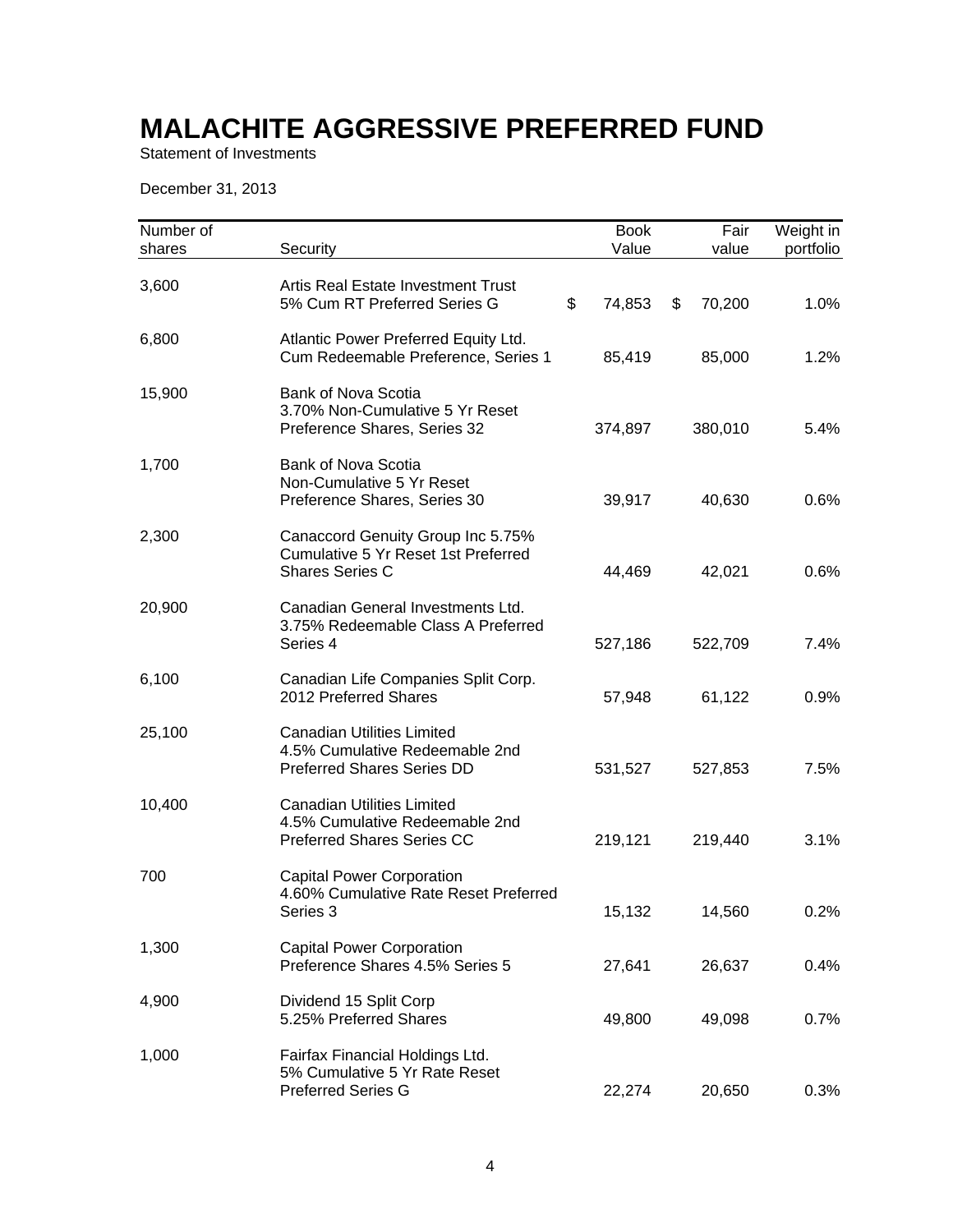Statement of Investments (continued)

December 31, 2013

| <b>Shares</b> | Security                                                                                                       | <b>Book</b><br>value | Fair<br>value | Weight in<br>portfolio |
|---------------|----------------------------------------------------------------------------------------------------------------|----------------------|---------------|------------------------|
| 2,500         | Fairfax Financial Holdings Ltd.<br>5% Cumulative 5 Yr Rate Reset<br><b>Preferred Series I</b>                  | 52,754               | 54,500        | 0.8%                   |
| 6,900         | First National Financial Corp.<br>Class A Preference Shares, Series 1<br>4.65% 5 Yrs Rate Reset                | 132,576              | 108,951       | 1.5%                   |
| 500           | Great-West Lifeco Inc.<br>3.65% Non-Cumulative 5 Yr Rate Reset<br>First Preferred Shares, Series N             | 10,960               | 10,630        | 0.2%                   |
| 28,600        | Great-West Lifeco Inc.<br>4.50% Non-Cumulative<br>First Preferred Shares, Series I                             | 635,280              | 606,892       | 8.6%                   |
| 23,800        | Great-West Lifeco Inc.<br>4.80% Non-Cumulative<br>First Preferred Shares, Series R                             | 590,654              | 520,030       | 7.4%                   |
| 17,700        | Great-West Lifeco Inc.<br>5.15% Non-Cumulative<br>First Preferred Shares, Series Q                             | 451,960              | 405,330       | 5.8%                   |
| 18,000        | Industrial Alliance Insurance & Financial<br>Services Inc., 4.6% Non-Cum Class A<br>Preferred Shares, Series B | 417,728              | 391,320       | 5.6%                   |
| 30,700        | Manulife Financial Corp.<br>4.5% Class A<br>Preferred Shares, Series 3                                         | 732,110              | 633,034       | 9.0%                   |
| 3,800         | Manulife Financial Corp., 4.65%<br>Non-Cumulative Class A Preferred<br>Series <sub>2</sub>                     | 91,911               | 79,990        | 1.1%                   |
| 3,300         | Northland Power Inc.<br>5.235% Cumulative Rate Reset<br><b>Preferred Shares</b>                                | 74,090               | 67,320        | 1.0%                   |
| 30,600        | Partners Value Split Corp<br><b>Preferred Class AA Series 3</b>                                                | 689,225              | 742,050       | 10.4%                  |
| 27,700        | Sun Life Financial Inc. 4.45% Non-Cumulative<br>Class A Preferred Shares, Series 4                             | 594,304              | 577,545       | 8.2%                   |
| 21,100        | Sun Life Financial Inc. 4.45% Non-Cumulative<br>Class A Preferred Shares, Series 3                             | 469,177              | 436,770       | 6.2%                   |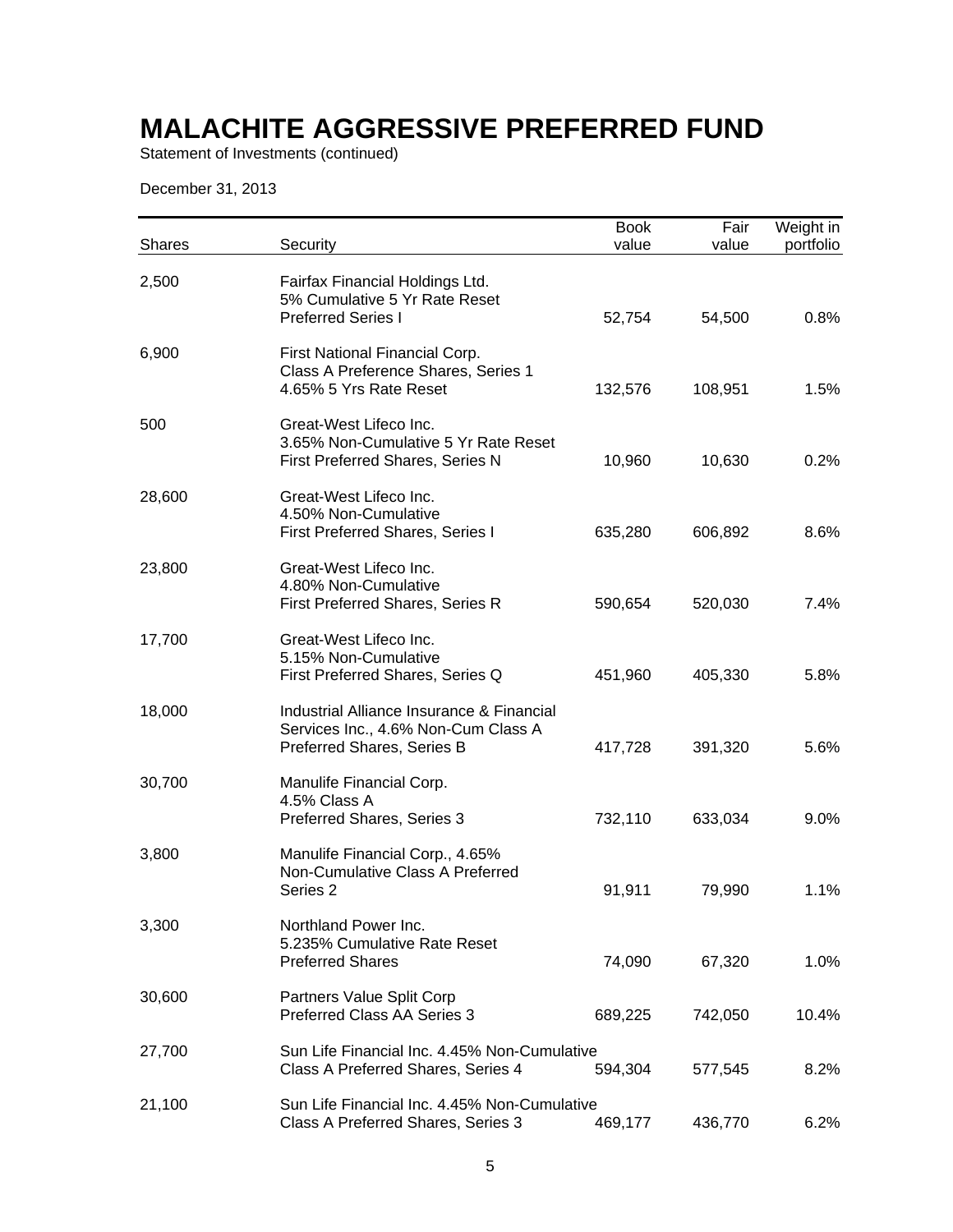Statement of Investments (continued)

December 31, 2013

| <b>Shares</b>   | Security                                                                                              | <b>Book</b><br>value | Fair<br>value | Weight in<br>portfolio |
|-----------------|-------------------------------------------------------------------------------------------------------|----------------------|---------------|------------------------|
| 12.000          | Sun Life Financial Inc. 4.5% Non-Cumulative<br>Class A Preferred Shares, Series 5                     | 265,619              | 251,880       | 3.6%                   |
| 1,000           | Talisman Energy Inc.<br>4.2% Cumulative Redeemable Rate Reset<br>1st Preferred Shares Series 1        | 22.157               | 22.100        | 0.3%                   |
| 3,900           | <b>Transalta Corporation 4.6% Cumulative</b><br>Rate reset 1 <sup>st</sup> Preferred Shares, Series C | 81.962               | 74.061        | 1.0%                   |
| Net investments |                                                                                                       | \$7,382,651          | \$7,042,333   | 100.0%                 |

See accompanying notes to financial statements.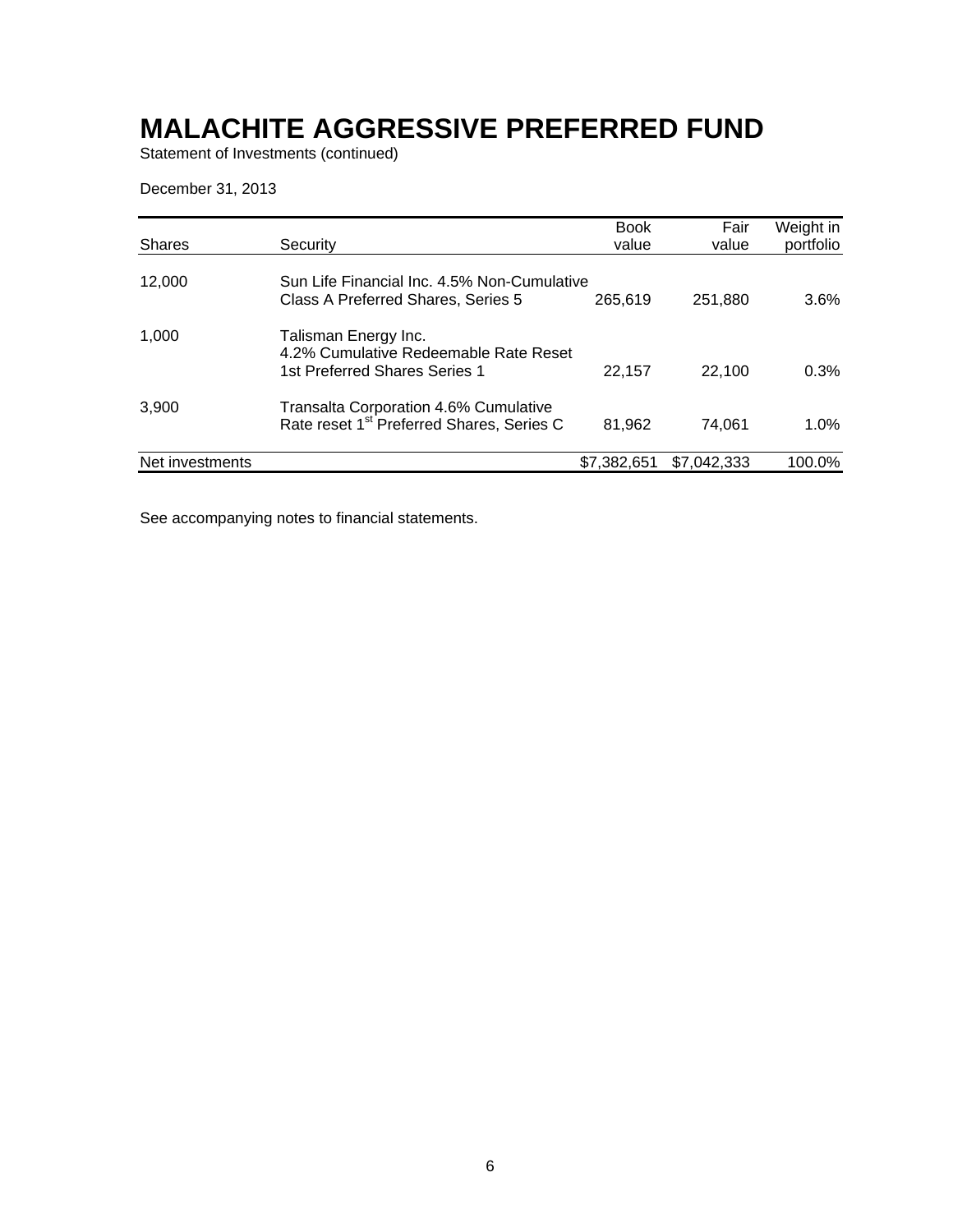Notes to Financial Statements

Year ended December 31, 2013

#### **1. The Fund:**

- (a) Malachite Aggressive Preferred Fund is an unincorporated open-ended mutual fund trust established under the laws of the Province of Ontario by a Master Declaration of Trust (for the Malachite Funds in general) and an associated Fund Regulation (for the Fund itself). Hymas Investment Management Inc. ("Hymas") is the Trustee and Manager of the fund.
- (b) The authorized capital of the fund consists of an unlimited number of units without par value. The number of units outstanding is disclosed in the statement of changes in unitholders' equity.
- (c) The financial statements of the Fund include the statement of investments and the statement of net assets at December 31, 2013 and the statement of operations, the statements of changes in net assets and the statement of unitholders' equity for the year ended December 31, 2013.

#### **2. Summary of significant accounting policies:**

These financial statements have been prepared in accordance with Canadian Generally Accepted Accounting Principles ("GAAP") and reflect the following policies:

(a) Accounting estimates:

The preparation of financial statements in accordance with Canadian GAAP requires management to make estimates and assumptions that affect the amounts reported in the financial statements. Actual results could differ from those estimates.

(b) Valuation of investments:

Investments are categorized as held-for-trading and therefore recorded at fair value. Investments in securities listed on a public securities exchange or traded on an over-thecounter market are valued at the closing bid price. Securities with no available closing bid prices are valued at the last sale or close price. Securities for which a closing bid price or last sale or close price are unavailable or securities for which market quotations are unreliable or not reflective of all available material information are valued at their fair value as determined by the Manager using available sources of information and commonly accepted industry valuation techniques including valuation models.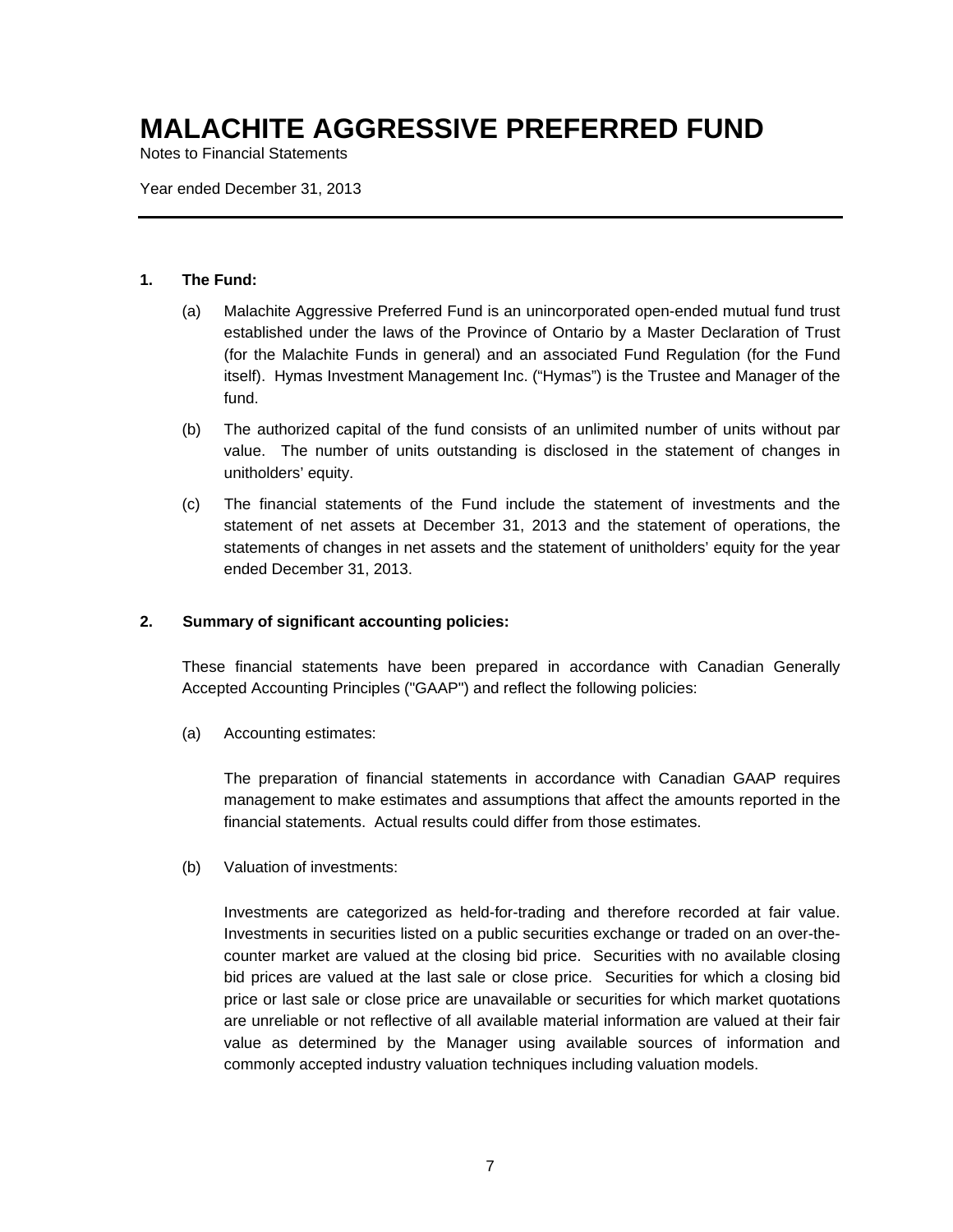Notes to Financial Statements (continued)

Year ended December 31, 2013

#### **2. Summary of significant accounting policies (continued):**

(c) Cash:

Cash is cash on deposit and is carried at cost, which approximates its fair value.

(d) Other assets and liabilities:

Amounts due from broker and accrued income receivable are designated as receivables and shown as other assets. They are recorded at amortized cost, which approximates their fair value. Similarly, accrued liabilities and amounts due from broker are designated as financial liabilities and are recorded at amortized cost, which approximates their fair value.

(e) Investment transactions and income recognition:

All income, net realized and unrealized appreciation/(depreciation) and transaction costs are attributable to investments that are deemed held-for-trading. Investment transactions are accounted for on the trade date, that is, on the day that a buy or sell order is executed. The cost of investments represents the amount paid for each security, and is determined on an average cost basis including transaction costs. Realized gains and losses on investment transactions are computed as proceeds of disposition less their average cost. The unrealized appreciation or depreciation of investments represents the difference between their average cost and fair value at the period-end date. Dividend income is recorded on the ex-dividend and interest income is recorded daily on an accrual basis.

Income and realized and unrealized capital gain/(loss) are distributed to the unitholders in proportion to the amount of equity invested. For management and service fees, refer to note 4.

(f) Transactions costs:

Transaction costs, such as brokerage commission incurred in the purchase and sale of portfolio securities paid to external third parties are recognized as expenses in the statement of operations based on trade date.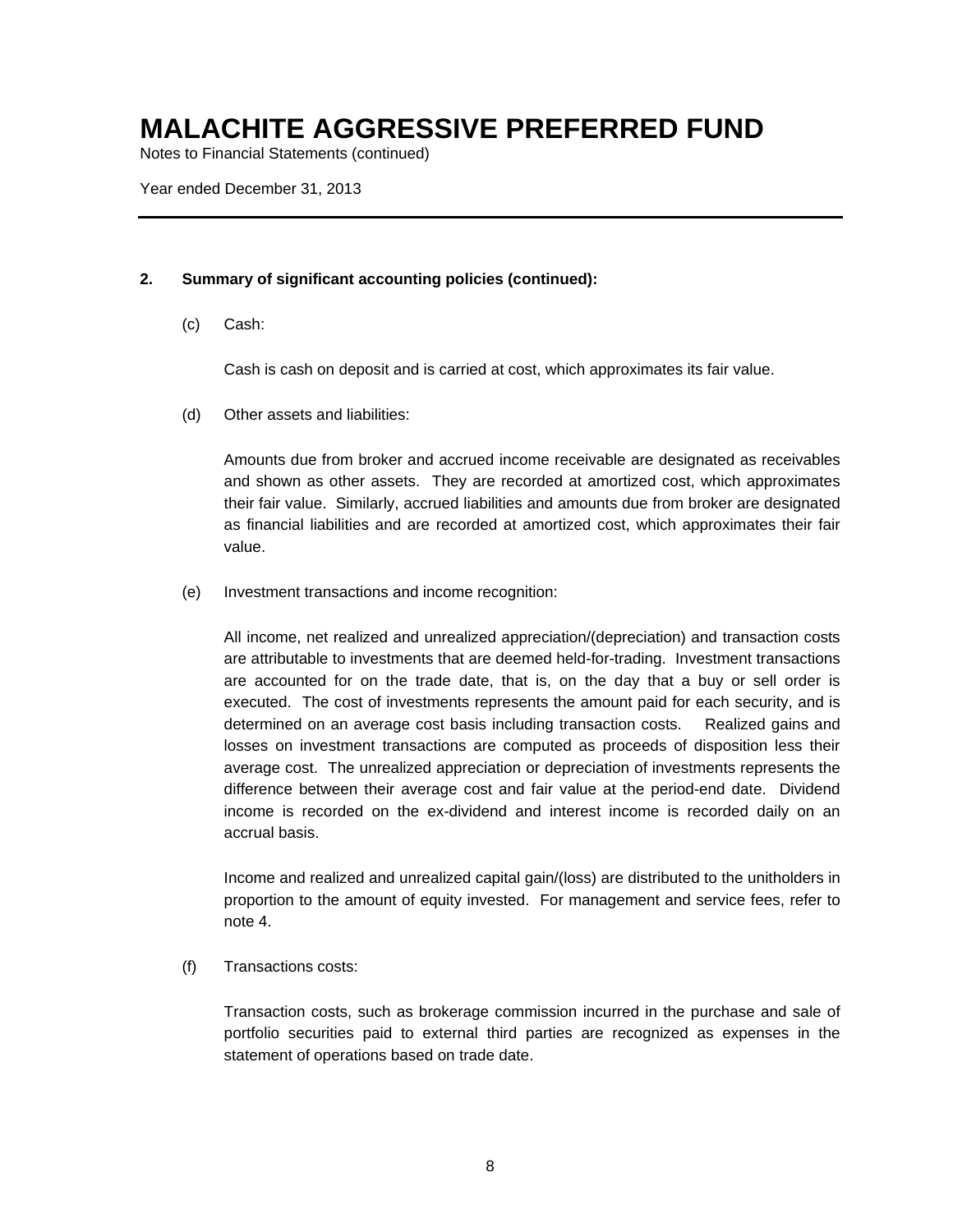Notes to Financial Statements (continued)

Year ended December 31, 2013

#### **2. Summary of significant accounting policies (continued):**

(g) Fair value measurements:

The Fund adopted the amendments to CICA 3862, *Financial Instruments – Disclosures*  on January 1, 2009. CICA 3862 establishes a three-tier hierarchy as a framework for disclosing fair value used to value the Fund's investments. The hierarchy of inputs is summarized below:

- quoted prices (unadjusted) in active markets for identical assets or liabilities (Level 1);
- inputs other than quoted prices included in Level 1 that are observable for the asset or liability, either directly (i.e., as prices) or indirectly (i.e., derived from prices) (Level 2); and
- inputs for the asset or liability that are not based on observable market data (unobservable inputs) (Level 3).

Changes in valuation methods may result in transfers into or out of an investment's assigned level.

At December 31, 2013 all of the Fund's investments were valued using Level 1 inputs.

(h) Capital management:

The Manager manages the capital of the Fund, which consists of the net assets of the Fund, in accordance with the investment objectives set out in the Fund's Master Declaration of Trust as amended January 13, 2005, and the Regulation pertaining to Malachite Aggressive Preferred Fund.

(i) Increase in net assets from operations per unit:

Increase in net assets from operations per unit in the statement of operations represents the net increase in the net assets from operations for the period divided by the average number of units outstanding during the period.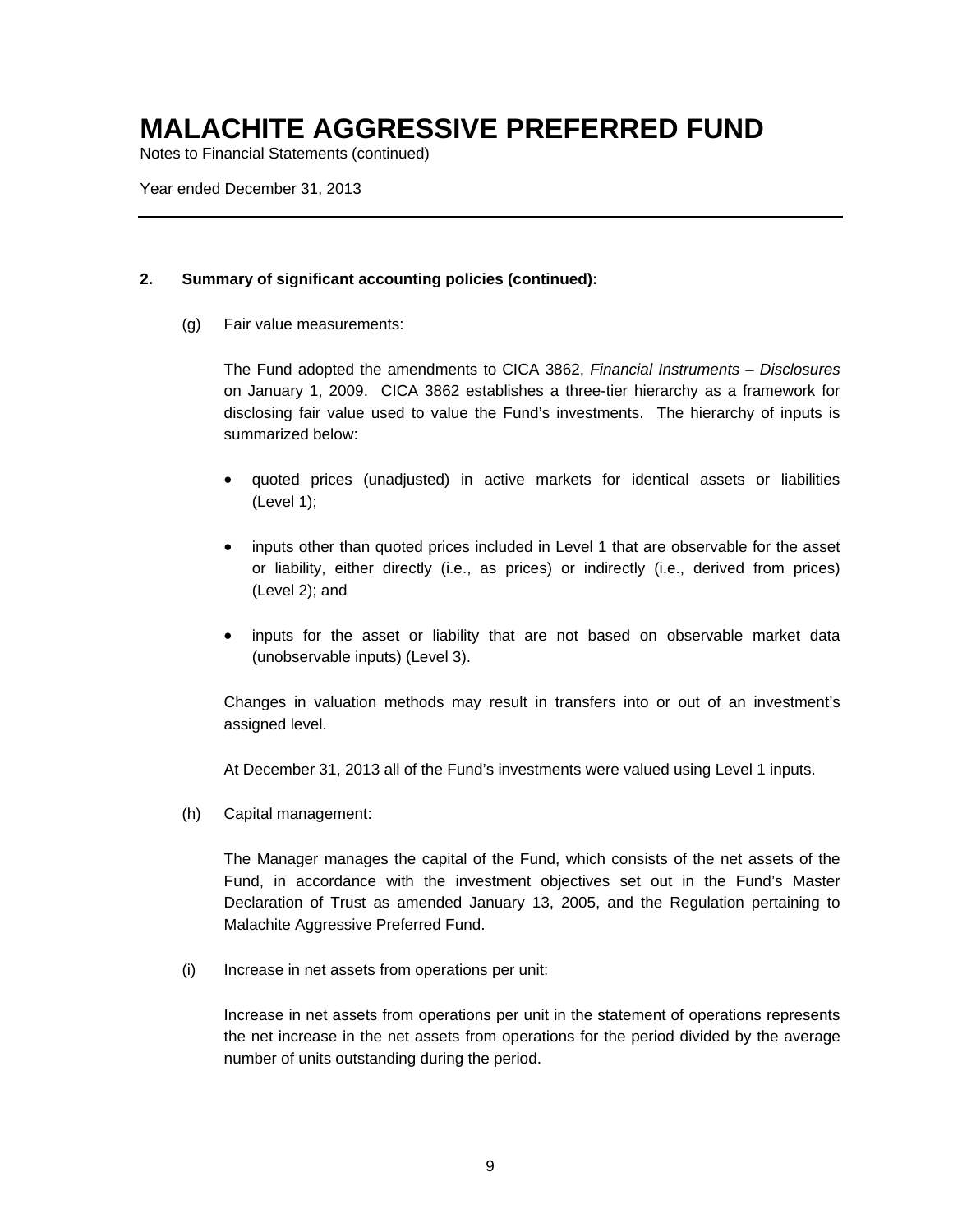Notes to Financial Statements (continued)

Year ended December 31, 2013

#### **2. Summary of significant accounting policies (continued):**

(j) Net asset value per unit:

Net asset value per unit is computing by dividing the net asset value of the Fund at the valuation date by the total number of units of the Fund outstanding.

(k) Future changes in accounting policies:

The Canadian Accounting Standards Board has confirmed the plan to adopt International Financial Reporting Standards ("IFRS") in 2011. All publicly accountable enterprises will be required to implement IFRS for interim and annual financial statements relating to fiscal years beginning on or after January 1, 2014.

Based on the Manager's current evaluation of the differences between Canadian GAAP and IFRS, the Manager does not expect that net assets attributable to unitholders or net asset value per unit will be impacted by the changeover to IFRS. Currently, the Manager expects that the impact of IFRS on the Fund's financial statements will result in additional disclosures and potentially different presentation of unitholder interests and certain other items.

#### **3. Related party balances:**

Included in accrued liabilities are distributions payable to unitholders of \$23,967 (2012 - \$26,327) and amounts due to the Manager of \$126,470 (2012 - \$49,319).

#### **4. Management fees and expenses:**

- (a) Hymas, the Manager, provides management, distribution and administrative services to the Fund. In consideration for the services provided, Hymas receives a monthly management fee directly from the unitholders and accordingly, no management fees are reflected in these financial statements.
- (b) The Fund is responsible for the payment of all expenses relating to its operations. Operating expenses incurred by the Fund may include, but are not limited to, accounting, legal and audit fees, trustee and custodial fees, portfolio transaction costs, interest and bank charges, administrative costs excluding any salaries to the principal shareholder of the Manager, investor servicing costs and costs of reports and prospectuses.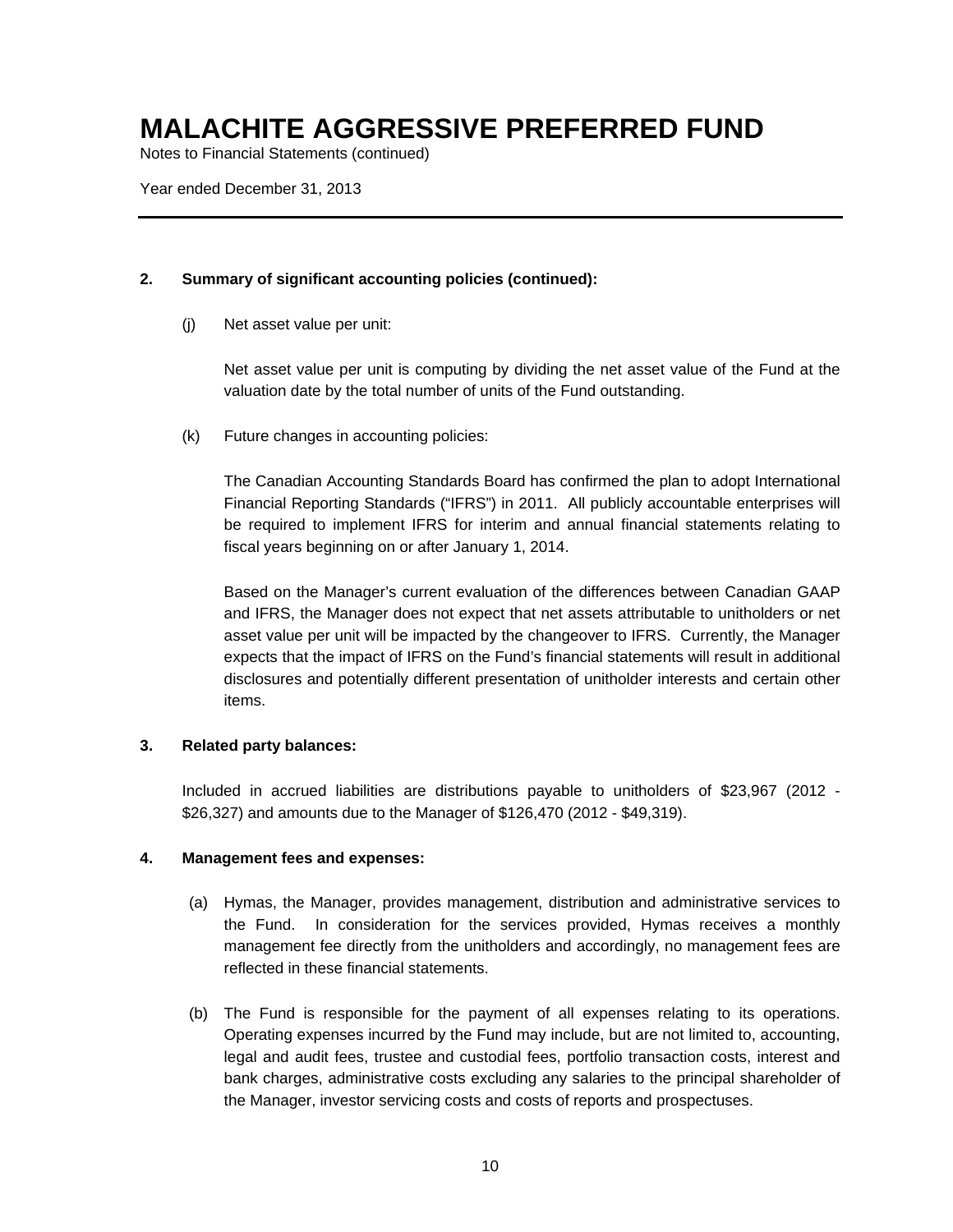Notes to Financial Statements (continued)

Year ended December 31, 2013

#### **4. Management fees and expenses (continued):**

(c) At its sole discretion, Hymas may absorb expenses of the Fund. The expenses absorbed are shown on the statement of operations. Such absorptions can be terminated at any time, but can be expected to continue until such time as the Fund is of sufficient size to reasonably absorb all expenses incurred in its operations. It is current policy of Hymas to absorb all Fund expenses in excess of 0.50%.

#### **5. Income taxes:**

The Fund qualified as a mutual fund under the Income Tax Act (Canada) and, accordingly, is not subject to income taxes on the portion of its net income, including net realized gains, which is paid or payable to unitholders. Such distributed income is taxable in the hands of the unitholders.

Temporary differences between the carrying value of assets and liabilities for accounting and income tax purposes give rise to future income tax assets and liabilities. The most significant temporary difference is that between the reported fair value of the Fund's investment portfolio and its adjusted cost base for income tax purposes. Since the Fund's distribution policy is to distribute all net realized capital gains, future tax liabilities with respect to unrealized capital gains and future tax assets with respect to unrealized capital losses will not be realized by the Fund, and are therefore not recorded by the Fund. Unused realized capital losses represent future tax assets to the Fund but due to the uncertainty that they will be realized by offsetting future capital gains, no net tax benefit is recorded by the Fund.

As at the most recent taxation year end of December 31, 2013, the Fund had capital losses of \$223,565 available to reduce future net realized capital gains.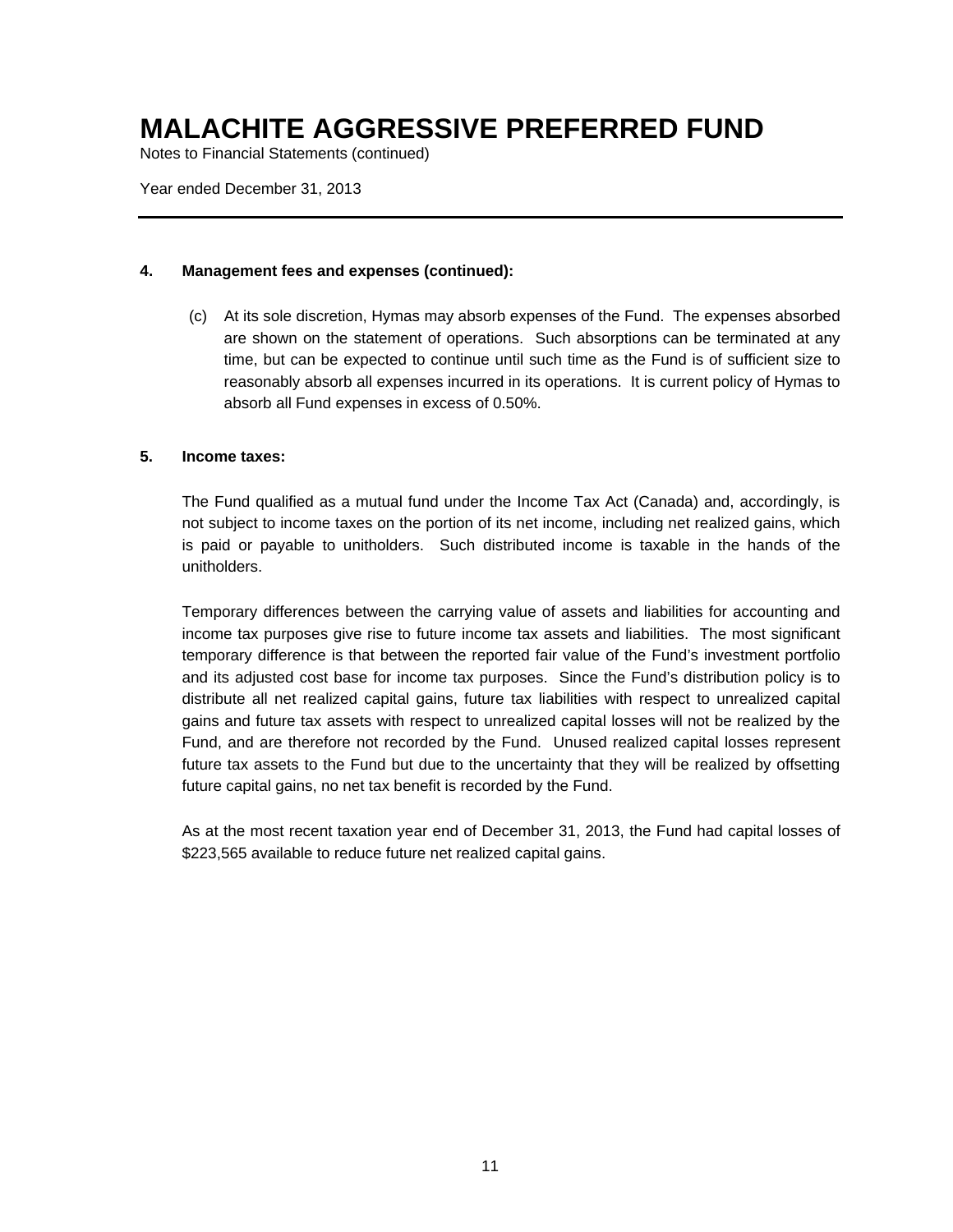Notes to Financial Statements (continued)

Year ended December 31, 2013

#### **6. Brokerage commissions:**

Commissions paid to brokers in connection with portfolio transactions are disclosed in the statement of operations of the Fund. Hymas does not have any "soft dollar" arrangements where third party services such as investment research, statistical or other similar services were paid for by brokers.

### **7. Reconciliation of NAV:**

Net assets reported in these financial statements are accounted for using GAAP ("GAAP Net Assets") and use the closing bid price for the fair value of investments traded in an active market. The net asset value ("NAV") for purposes of unitholders' purchases, switches and redemptions is calculated in accordance with the valuation rules as set out in the Fund's Master Declaration of Trust as amended January 13, 2005, and uses the last bid quotation on the Toronto Stock Exchange to value investments traded in an active market. The Canadian Securities Administrators require reconciliation between NAV and GAAP net assets.

At December 31, 2013, there was no difference between NAV and GAAP Net Assets on a per unit basis.

#### **8. Financial instruments:**

Essentially all of the assets and liabilities of the Fund are financial instruments. These financial instruments are comprised of investments, amount due from brokers, cash, accrued income receivable, accounts payable and accrued liabilities and amounts due to brokers. Investments are recorded at fair value based on the accounting policies described above. All other financial instruments are carried at cost or amortized cost, which given their short-term nature, closely approximates their fair value.

#### **9. Financial instrument risk:**

In the normal course of business the Fund is exposed to a variety of financial risks: market risk (comprised of market price risk and interest rate risk), counterparty credit risk and liquidity risk. The value of investments in the Fund's portfolio can fluctuate on a daily basis as a result of changes in interest rates, market and economic conditions and factors specific to individual securities within the Fund. The level of risk depends on the Fund's investment objectives and the type of securities in which it invests.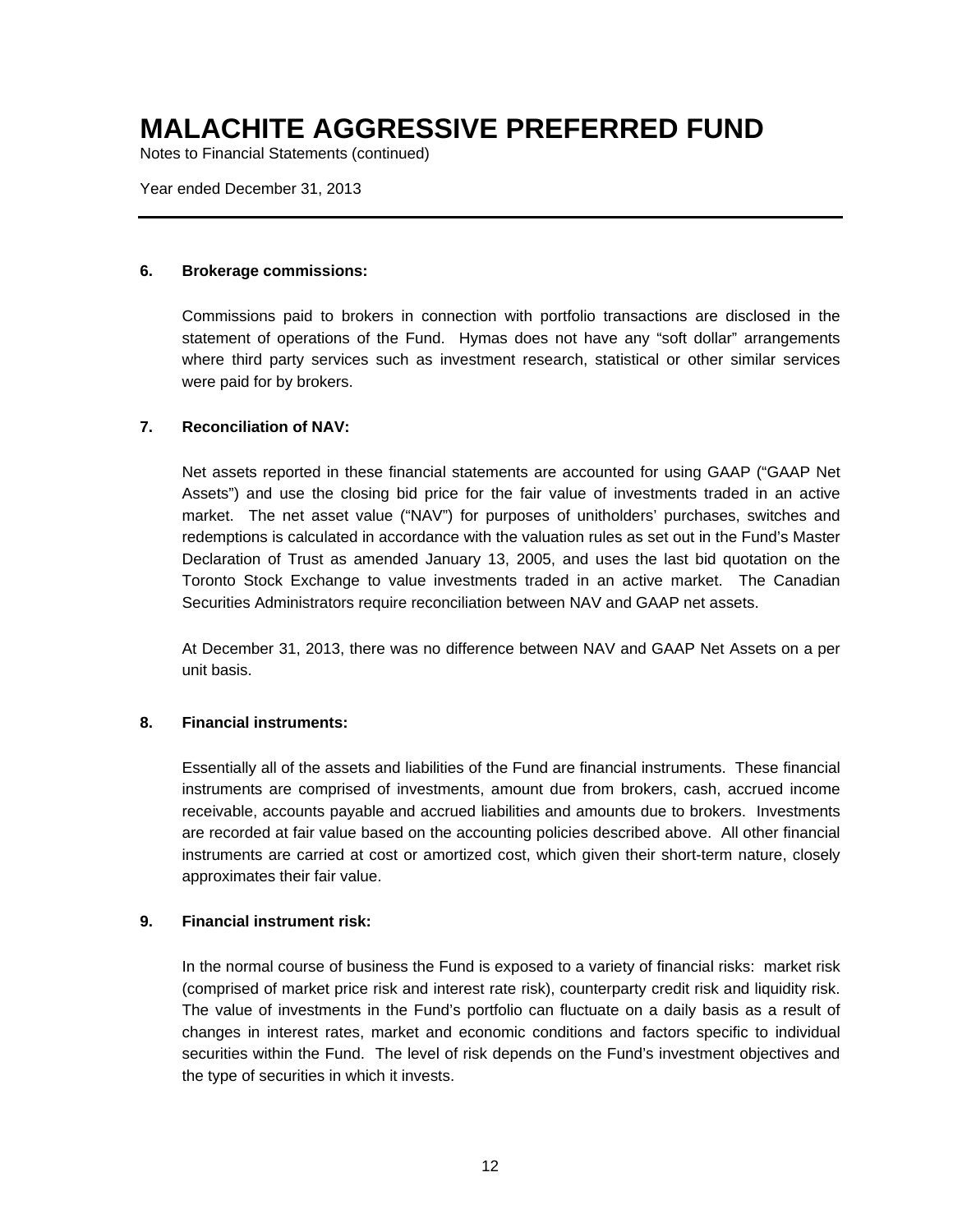Notes to Financial Statements (continued)

Year ended December 31, 2013

#### **9. Financial instrument risk (continued):**

(a) Risk management:

The Fund seeks to provide long-term capital growth in addition to a high level of after-tax income through investment primarily in preferred shares and preferred securities listed on the Toronto Stock Exchange. This fund is sold to investors as a private placement, which therefore exempts it from issuing a prospectus, providing that the investor meets certain requirements. The Manager takes a conservative approach to risk management by focusing research efforts on the analysis of a market price into it's "fair" and "liquidity" components, to achieve superior investment returns by "selling" liquidity to the market, taking advantage of mispricing while at all times keeping the client's tax and commission considerations in view.

(b) Market price risk:

Market price risk arises primarily from uncertainties about future market prices of the instruments held. Market price fluctuations may be caused by factors specific to an individual investment, or factors affecting all securities traded in a market or industry sector. All investments present a risk of loss of capital. The maximum risk resulting from financial instruments is equivalent to their fair value. If prices on the Toronto Stock Exchange for these securities, as approximated by either the S&P/TSX Preferred Share Index or the BMO Capital Markets "50" index had increased or decreased by 5% as at December 31, 2013, with all other variables held constant, the net assets of the Fund would have increased or decreased, respectively by approximately \$352,117 (approximately 5.0% of total net assets). In practice the actual results may differ from this sensitivity analysis and the difference could be material.

(c) Interest rate risk:

Interest rate risk arises on interest-bearing financial instruments where the values of those instruments fluctuate due to changes in levels of market interest rates. The majority of the Fund's financial assets are preferred shares, which are not interestbearing and not included in the computation of overall market interest rates. The fund's financial liabilities are primarily short-term in nature and generally not interest bearing. Therefore the Fund's exposure to interest rate risk is best reflected by the yields on preferred shares as reflected by either of the two indices referred to in "Market Price Risk", above.